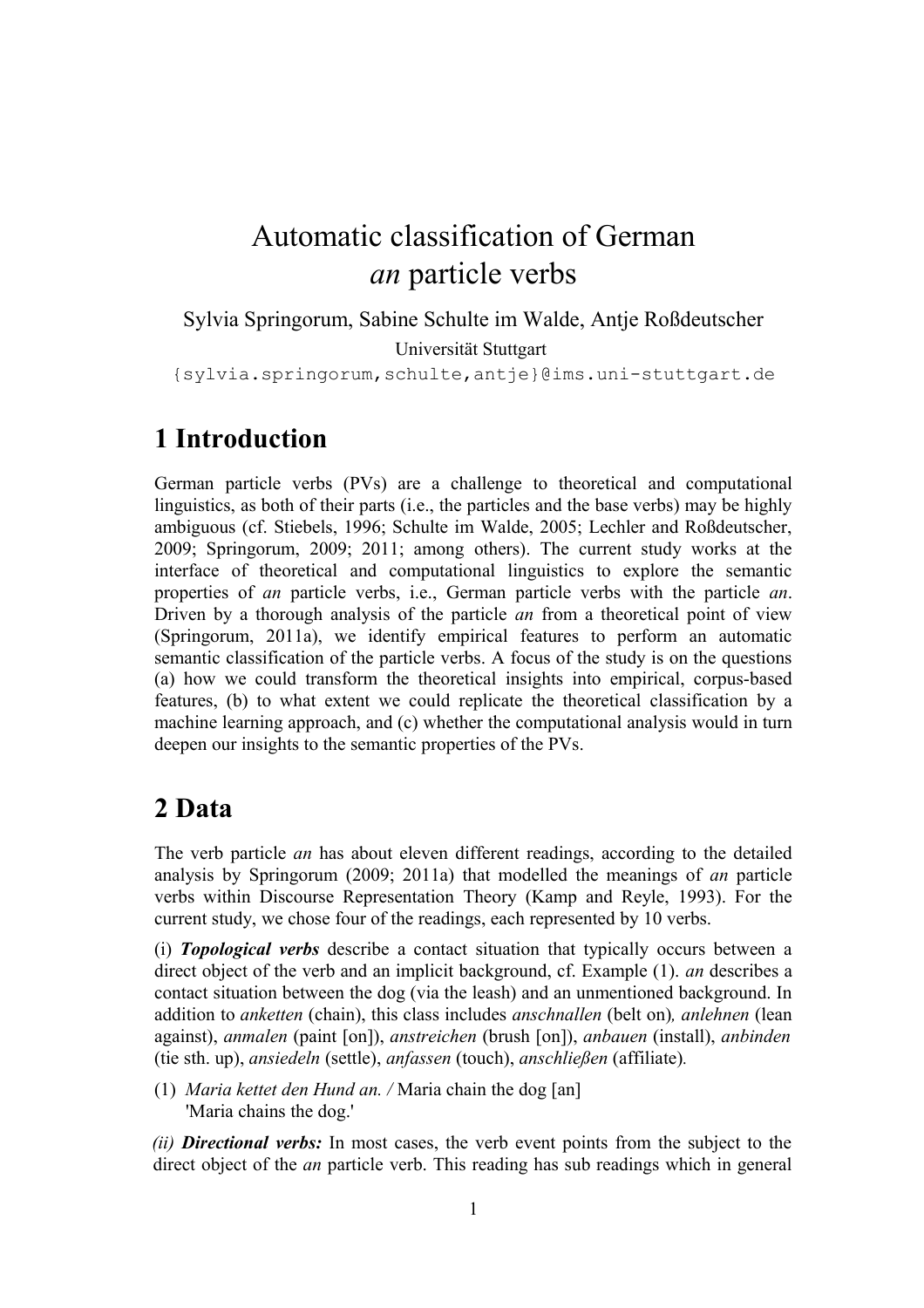express an additional communication attempt, cf. Example (2). Verbs with the simple directional reading are *angucken* (look at)*, anblicken* (gaze at)*, anvisieren* (aim for sth.), *anstreben* (aspire), *anstarren* (stare at), *anpeilen* (locate). Verbs which in addition describe a directional communication attempt are *anreden* (address), *anschreiben* (write to), *anschreien* (scream at), *anlächeln* (smile at)*.*

(2) *Der kleine Junge grinst seine Mutter an. /* The small boy grin his mother [an] 'The small boy grins at his mother.'

(iii) *Event initiation verbs* describe an event initiation where the particle triggers a change from a non-progressive state to a progressive state, cf. Example (3). The whistling, together with *an*, is responsible for the starting of the game event. Further verbs in this class are *ankurblen* (boost), *antreiben* (activate), *anheizen* (heat up), *anstimmen* (intone), *anspornen* (cheer on), *anstiften* (incite), *anrichten* (wreak), *anregen* (animate), *anzetteln* (plot).

(3) *Der Schiedsrichter pfeift das Spiel an. /* The referee whistle the game [an] 'The referee starts the game by whistling.'

(iv) *Partitive verbs:* The verb event is performed only on parts of the direct object, cf. Example (4), where the sawing event effects only a part of the plank. Verbs with similar particle semantics are *anschneiden* (cut partially), *anbrechen* (broach), *anbraten* (roast partially), *anknabbern* (nibble partially), *anreißen* (scribe), *anrösten* (toast partially), *anbohren* (drill partially), *anzahlen* (deposit), *ansengen* (scorch).

(4) *Der Dachdecker sägt das Brett an. /* The roofer saw the plank [an] 'The roofer partially saws the plank.'

To provide an example of the formal semantic descriptions of the *an* classes, the DRS in Figure 1 describes the directed communication attempt in Example (2). There is a presupposition which claims that  $x$  (the boy) believes that  $y$  (the mother) is an experiencer of the grinning event *(e')* of which he is the agent. The vector *v* is the direction of *e'* and is defined from *x* to *y.* Such DRSs exist for all classes.



Figure 1: DRS for Example (2).

The classification serves as the gold standard for the classification experiments. In addition, we collected human judgements on the semantic classes: eight linguists were asked to classify the 40 verbs into four classes with 10 verbs each. The proportion of agreement  $p_0=0.79$  serves as upper bound for the classification.

The empirical features for the classification experiments were derived from the *SdeWac* Corpus (Faaß et al., 2010), a German web corpus. The corpus was preprocessed by the Tree Tagger (Schmid, 1994) and a parser (Schiehlen, 2003).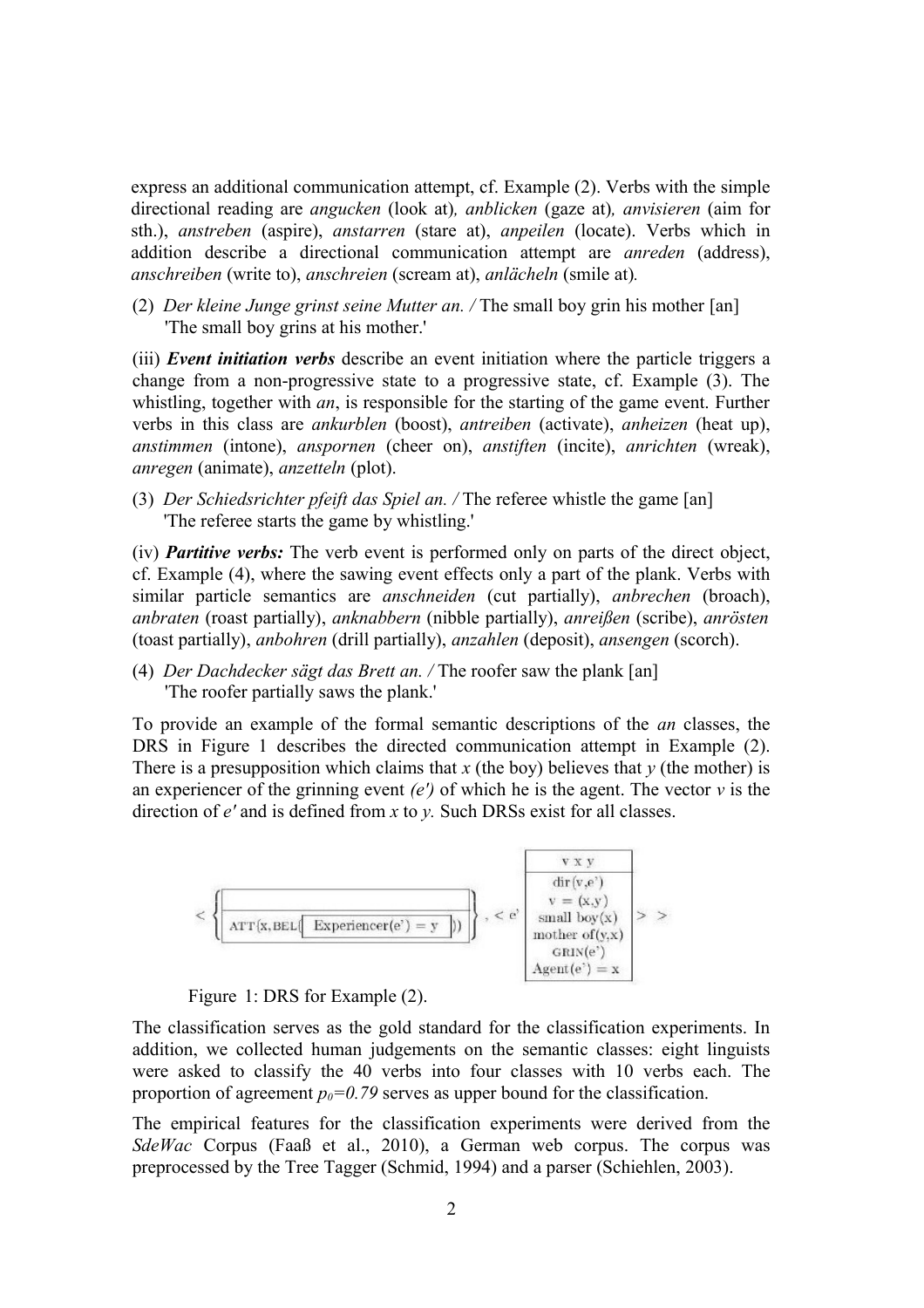## **3 Classification experiments**

The verbs in a common class are expected to share semantic properties, and we were interested in how we could transform the theoretical properties into empirical, corpus-based features. For example, particle verbs with the topological reading are very likely to go along with a prepositional phrase (PP) that makes the implicit background explicit, cf. Example (5). In contrast, event initiation verbs appear more frequently than others with a PP headed by *zu.*

(5) *Maria kettet den Hund am Zaun an. /* Maria chain the dog at the fence [an]. 'Maria chains her dog at the fence.'

In sum, we performed classification experiments relying on PPs, direct objects, and adverbs as verb features. To reduce the data sparseness, we added experiments where the nominal heads of the PPs and the direct objects were generalized by GermaNet. The baseline uses subjects as classification features, which are expected to provide little support for the semantic classification. Below are the results from the best experiments; more details and other experiments will be discussed in the talk.

The classification was carried out using the WEKA tool (Hall et al., 2009) with the J48 decision tree algorithm. The best results came out by mixed feature configurations using PPs and direct objects generalized by GermaNet (Exp 1), and just the *an* PP and direct objects generalized by GermaNet (Exp 2). The experiments reach an agreement of 67.5% and 70%, respectively. The distribution of the verbs over the classes is visualized in Table 1. Figure 1 presents the decision tree of Exp 2, where each branch stands for a decision rule, and the leaves represent the classes. Table 2 shows the results in comparison to the baseline and the human judgments.



Table 1: Distribution of verbs over classes (Exp 2). Figure 2. Decision tree (Exp 2).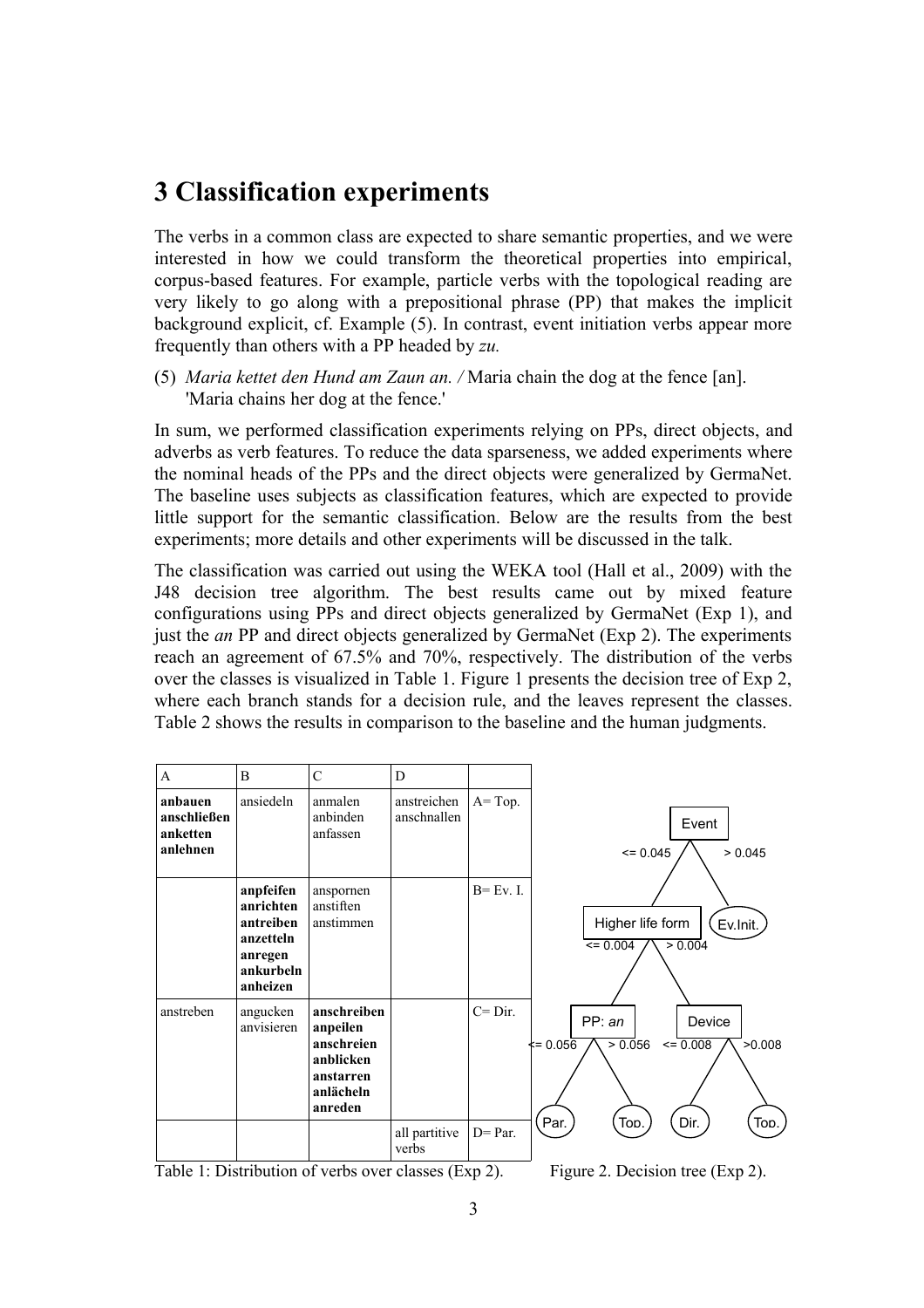| Experiment       | Features                                                                           | $\frac{0}{0}$ | $\%$                  | $\vert$ Top. $\vert$ Ev.I. $\vert$ Dir. $\vert$ Par. |    |
|------------------|------------------------------------------------------------------------------------|---------------|-----------------------|------------------------------------------------------|----|
| Baseline         | Subject                                                                            |               | $13$ 32.50 27 67.50 0 |                                                      | 9  |
| Human jugdgment  |                                                                                    | 79.06         | 20.94                 |                                                      |    |
| Exp <sub>1</sub> | $ PP + Obj$ . Class $ 27 $ 67.50   13   32.50   5                                  |               |                       | 5                                                    | 10 |
| Exp 2            | an + Obj. Class $\left  28 \right  70.00 \left  12 \right  30.00 \left  4 \right $ |               |                       |                                                      | 10 |

Table 2: Classification results across experiments and in the context of the classes.

## **4 Discussion**

The optimal classification is performed with a combination of features that largely correspond to the linguistic intuitions based on our former linguistic studies. Thus, we succeeded in transforming our theoretical insights about the semantic verb classes into empirical, corpus-based features, and replicated the semantic classification by 70%. The machine learning model creates a classification whose agreement with the gold standard is twice as good as the baseline and only 9% below the upper bound by the human judgments.

The decision trees provide insight into the most indicative features of the experiments. For example, at the top of the tree in Figure 2, the semantic class *Event* is identified as an effective feature for the event initiation class. This corresponds to the theoretical observation that the semantics of the verbs operates on events which are often introduced through a direct object. Table 1 shows that the verbs *anspornen, anstiften* and *anstimmen* are wrongly classified as directional verbs because they usually take *Higher life form* as an object, which however is used as a main feature for the directional class. The event in these cases is then expressed by a PP with *zu.* The talk will have a focus on the analyses of the decision trees underlying the experiment decisions, and inspect the actual class assignments of the particle verbs comprehensively and in detail.

We also succeeded in the second goal, to deepen our insights to the semantic properties of the PVs through the computational analysis. For example, the verb *anspornen* was characterized as event initiation, but we found that this classification is not sufficient because it also has a directional component, cf. *'Der Chef spornt seine Mitarbeiter zu Höchstleistungen an'* (The boss incites his employees to work more efficiently). A continuative usage of our classification model is to disambiguate the most common meaning in a domain of verbs with more than one reading.